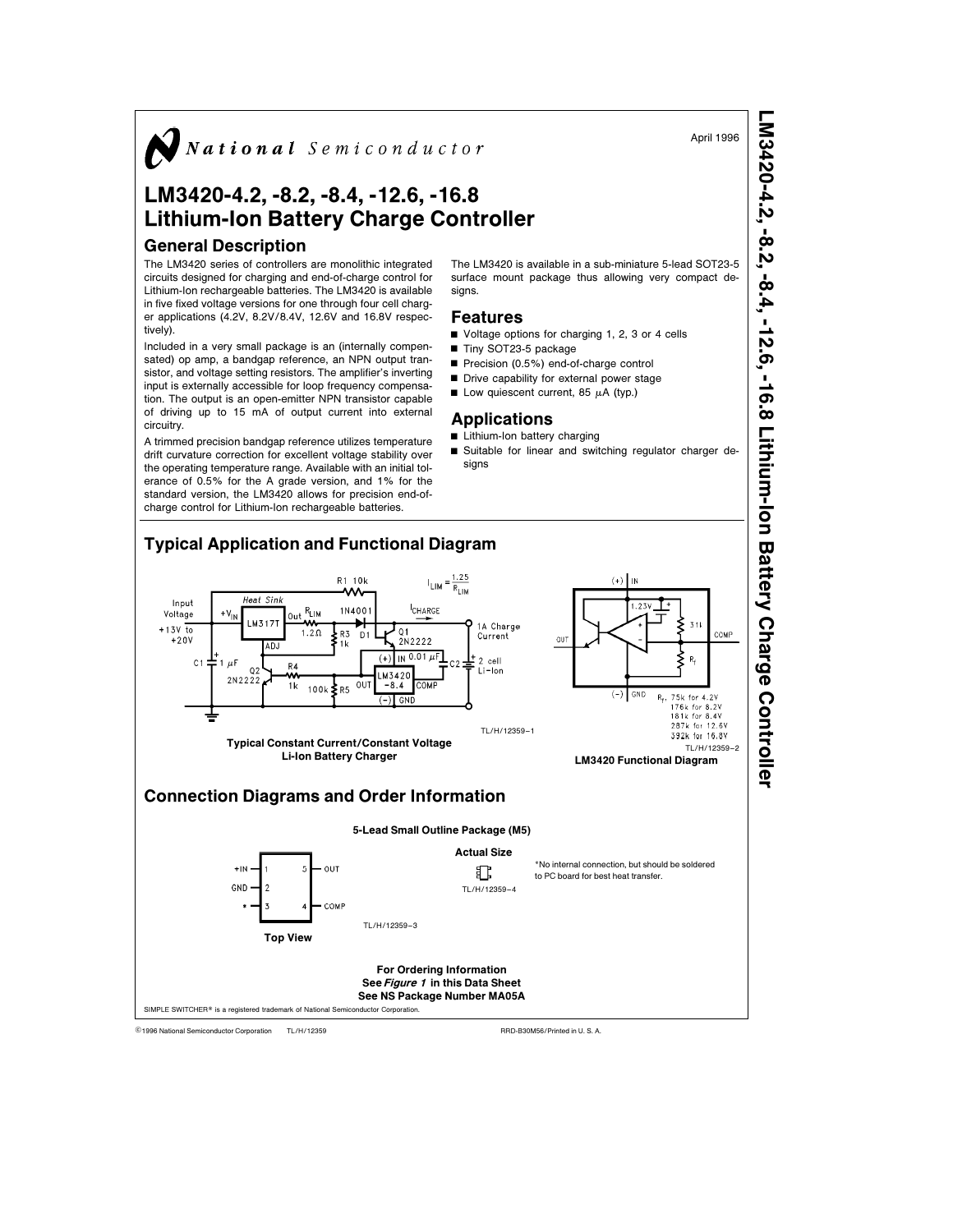## Absolute Maximum Ratings (Note 1)

If Military/Aerospace specified devices are required, please contact the National Semiconductor Sales Office/Distributors for availability and specifications.

| <b>Output Current</b>                              | 20 mA                               |
|----------------------------------------------------|-------------------------------------|
| Junction Temperature                               | $150^{\circ}$ C                     |
| Storage Temperature                                | $-65^{\circ}$ C to $+150^{\circ}$ C |
| Lead Temperature                                   |                                     |
| Vapor Phase (60 seconds)                           | $+215^{\circ}$ C                    |
| Infrared (15 seconds)                              | $+220^{\circ}$ C                    |
| Power Dissipation ( $T_A = 25^{\circ}$ C) (Note 2) | 300 mW                              |

ESD Susceptibility (Note 3)

Human Body Model 1500V

See AN-450 ''Surface Mounting Methods and Their Effect on Product Reliability'' for methods on soldering surfacemount devices.

# **Operating Ratings** (Notes 1 and 2)<br>Ambient Temperature Range  $-40^{\circ}$ C  $\leq$  1

| Ambient Temperature Range  | $-40^{\circ}$ C $\leq$ T <sub>A</sub> $\leq$ +85°C  |
|----------------------------|-----------------------------------------------------|
| Junction Temperature Range | $-40^{\circ}C \leq T_{\text{I}} \leq +125^{\circ}C$ |
| Output Current             | 15 mA                                               |

## LM3420-4.2 Electrical Characteristics

Specifications with standard type face are for  $T_J = 25^{\circ}$ C, and those with **boldface type** apply over full Operating Tem**perature Range**. Unless otherwise specified,  $V(IN) = V_{REG}$ ,  $V_{OUT} = 1.5V$ .

| Symbol                 | Parameter                                                         | <b>Conditions</b>                                                             | <b>Typical</b><br>(Note 4) | LM3420A-4.2<br>Limit<br>(Note 5) | LM3420-4.2<br>Limit<br>(Note 5) | <b>Units</b><br>(Limits)                        |
|------------------------|-------------------------------------------------------------------|-------------------------------------------------------------------------------|----------------------------|----------------------------------|---------------------------------|-------------------------------------------------|
| <b>V<sub>REG</sub></b> | <b>Regulation Voltage</b>                                         | $I_{\text{OUT}} = 1 \text{ mA}$                                               | 4.2                        | 4.221/4.242<br>4.179/4.158       | 4.242/4.284<br>4.158/4.116      | V<br>V(max)<br>V(min)                           |
|                        | <b>Regulation Voltage</b><br>Tolerance                            | $I_{\text{OUT}} = 1$ mA                                                       |                            | $\pm$ 0.5/ $\pm$ 1               | ±1/±2                           | $%$ (max)                                       |
| $I_q$                  | Quiescent Current                                                 | $I_{\text{OUT}} = 1 \text{ mA}$                                               | 85                         | 110/115                          | 125/150                         | μA<br>$\mu$ A(max)                              |
| $G_m$                  | Transconductance<br>$\Delta I_{\text{OUT}}/\Delta V_{\text{REG}}$ | 20 $\mu$ A $\leq$ $I_{\Omega I J T} \leq 1$ mA<br>$V_{\text{OUT}} = 2V$       | 3.3                        | 1.3 / 0.75                       | 1.0 / 0.50                      | mA/mV<br>mA/mV(min)                             |
|                        |                                                                   | 1 mA $\leq$ $I_{OUT} \leq$ 15 mA<br>$V_{\text{OUT}} = 2V$                     | 6.0                        | 3.0/1.5                          | 2.5/1.4                         | mA/mV<br>mA/mV(min)                             |
| $A_V$                  | Voltage Gain<br>$\Delta V_{\text{OUT}}/\Delta V_{\text{REG}}$     | $1V \le V_{OUT} \le V_{REG} - 1.2V$ (-1.3)<br>$R_L = 200 \Omega$ (Note 6)     | 1000                       | 550/250                          | 450/200                         | V/V<br>V/V(min)                                 |
|                        |                                                                   | $1V \le V_{OUT} \le V_{BFG} - 1.2V$ (-1.3)<br>$R_L = 2 k\Omega$               | 3500                       | 1500/900                         | 1000/700                        | V/V<br>V/V(min)                                 |
| <b>V<sub>SAT</sub></b> | <b>Output Saturation</b><br>(Note 7)                              | $V(1N) = V_{\text{REG}} + 100 \text{ mV}$<br>$I_{\text{OUT}} = 15 \text{ mA}$ | 1.0                        | 1.2 / 1.3                        | 1.2 / 1.3                       | $\vee$<br>V(max)                                |
| I <sub>L</sub>         | Output Leakage<br>Current                                         | $V(IN) = V_{REG} - 100$ mV<br>$V_{OUT} = 0V$                                  | 0.1                        | 0.5/1.0                          | 0.5/1.0                         | μA<br>$\mu$ A(max)                              |
| $R_f$                  | <b>Internal Feedback</b><br>Resistor (Note 8)                     |                                                                               | 75                         | 94<br>56                         | 94<br>56                        | $k\Omega$<br>$k\Omega$ (max)<br>$k\Omega$ (min) |
| $E_n$                  | Output Noise<br>Voltage                                           | $I_{\text{OUT}} = 1 \text{ mA}$ , 10 Hz $\leq f \leq 10 \text{ kHz}$          | 70                         |                                  |                                 | $\mu$ V <sub>RMS</sub>                          |
|                        |                                                                   |                                                                               |                            |                                  |                                 |                                                 |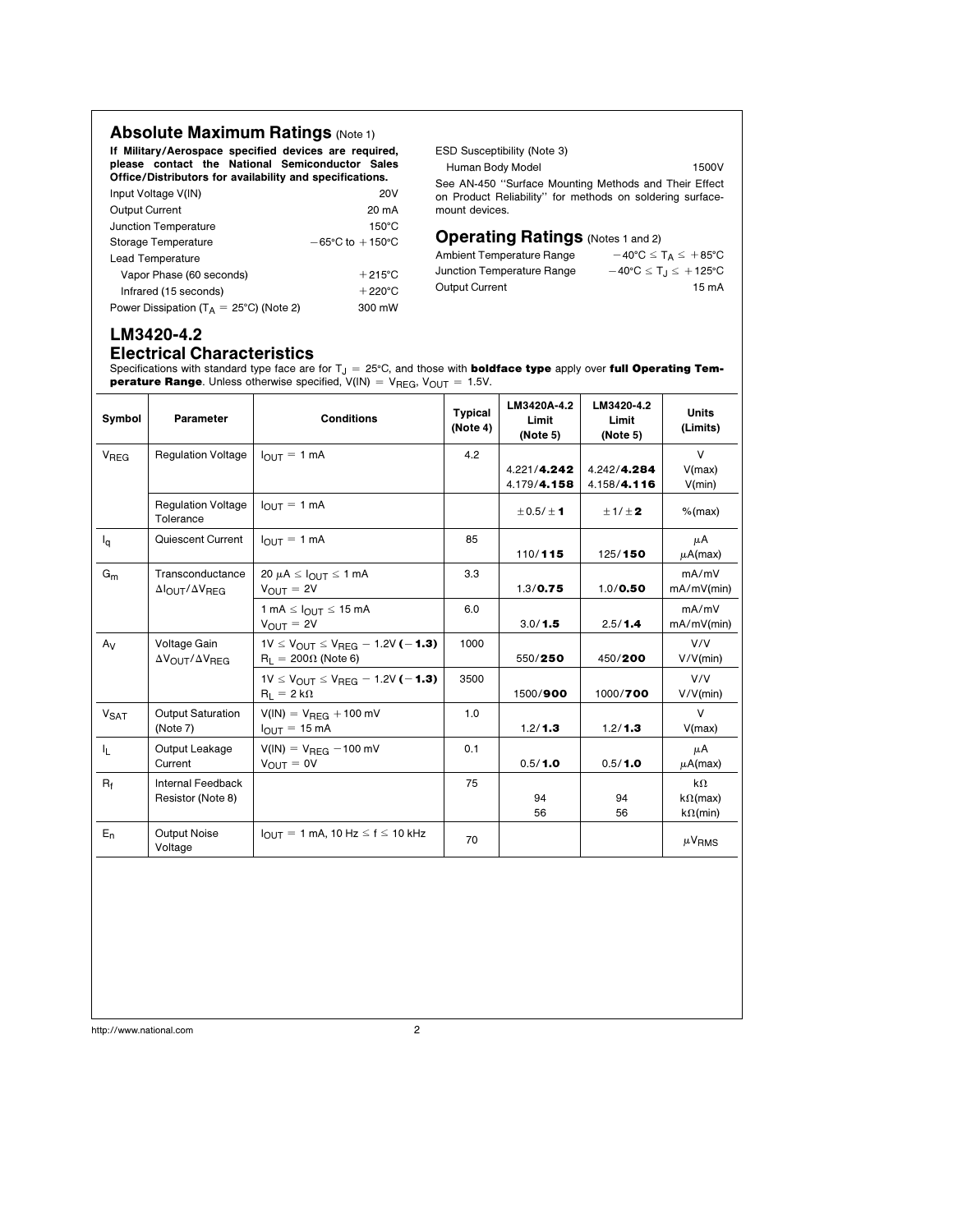## LM3420-8.4 Electrical Characteristics

Specifications with standard type face are for  $T_J = 25^{\circ}\text{C}$ , and those with **boldface type** apply over full Operating Tem**perature Range**. Unless otherwise specified,  $V(IN) = V_{REG}$ ,  $V_{OUT} = 1.5V$ .

| Symbol                 | Parameter                                                     | <b>Conditions</b>                                                                       | <b>Typical</b><br>(Note 4) | LM3420A-8.4<br>Limit<br>(Note 5) | LM3420-8.4<br>Limit<br>(Note 5) | <b>Units</b><br>(Limits)                        |
|------------------------|---------------------------------------------------------------|-----------------------------------------------------------------------------------------|----------------------------|----------------------------------|---------------------------------|-------------------------------------------------|
| <b>V<sub>REG</sub></b> | <b>Regulation Voltage</b>                                     | $I_{\text{OUT}} = 1 \text{ mA}$                                                         | 8.4                        | 8.442/8.484<br>8.358/8.316       | 8.484/8.568<br>8.316/8.232      | $\vee$<br>V(max)<br>V(min)                      |
|                        | <b>Regulation Voltage</b><br>Tolerance                        | $I_{\text{OUT}} = 1 \text{ mA}$                                                         |                            | $\pm$ 0.5/ $\pm$ 1               | ±1/±2                           | $%$ (max)                                       |
| $I_{\mathsf{q}}$       | Quiescent Current                                             | $I_{\text{OUT}} = 1 \text{ mA}$                                                         | 85                         | 110/115                          | 125/150                         | μA<br>$\mu$ A(max)                              |
| $G_m$                  | Transconductance<br>$\Delta$ OUT $\Delta$ VREG                | $20 \mu A \leq I_{\text{OUT}} \leq 1 \text{ mA}$<br>$V_{OUT} = 6V$                      | 3.3                        | 1.3 / 0.75                       | 1.0 / 0.50                      | mA/mV<br>mA/mV(min)                             |
|                        |                                                               | 1 mA $\leq$ $I_{OUT}$ $\leq$ 15 mA<br>$V_{OUT} = 6V$                                    | 6.0                        | 3.0 / 1.5                        | 2.5/1.4                         | mA/mV<br>$mA/mV$ (min)                          |
| $A_V$                  | Voltage Gain<br>$\Delta V_{\text{OUT}}/\Delta V_{\text{RFG}}$ | $1V \le V_{\text{OUT}} \le V_{\text{REG}} - 1.2V$ (-1.3)<br>$R_1 = 470 \Omega$ (Note 6) | 1000                       | 550/250                          | 450/200                         | V/V<br>V/V(min)                                 |
|                        |                                                               | $1V \le V_{OUT} \le V_{BFG} - 1.2V$ (-1.3)<br>$R_1 = 5 k\Omega$                         | 3500                       | 1500/900                         | 1000/700                        | V/V<br>V/V(min)                                 |
| <b>V<sub>SAT</sub></b> | <b>Output Saturation</b><br>(Note 7)                          | $V(IN) = V_{REG} + 100$ mV<br>$I_{OUT} = 15 \text{ mA}$                                 | 1.0                        | 1.2 / 1.3                        | 1.2 / 1.3                       | $\vee$<br>V(max)                                |
| 址                      | Output Leakage<br>Current                                     | $V(IN) = V_{REG} - 100$ mV<br>$V_{\text{OUT}} = 0V$                                     | 0.1                        | 0.5/1.0                          | 0.5/1.0                         | μA<br>$\mu$ A(max)                              |
| $R_f$                  | Internal Feedback<br>Resistor (Note 8)                        |                                                                                         | 181                        | 227<br>135                       | 227<br>135                      | $k\Omega$<br>$k\Omega$ (max)<br>$k\Omega$ (min) |
| $E_n$                  | <b>Output Noise</b><br>Voltage                                | $I_{\text{OUT}} = 1 \text{ mA}$ , 10 Hz $\leq f \leq 10 \text{ kHz}$                    | 140                        |                                  |                                 | $\mu$ V <sub>RMS</sub>                          |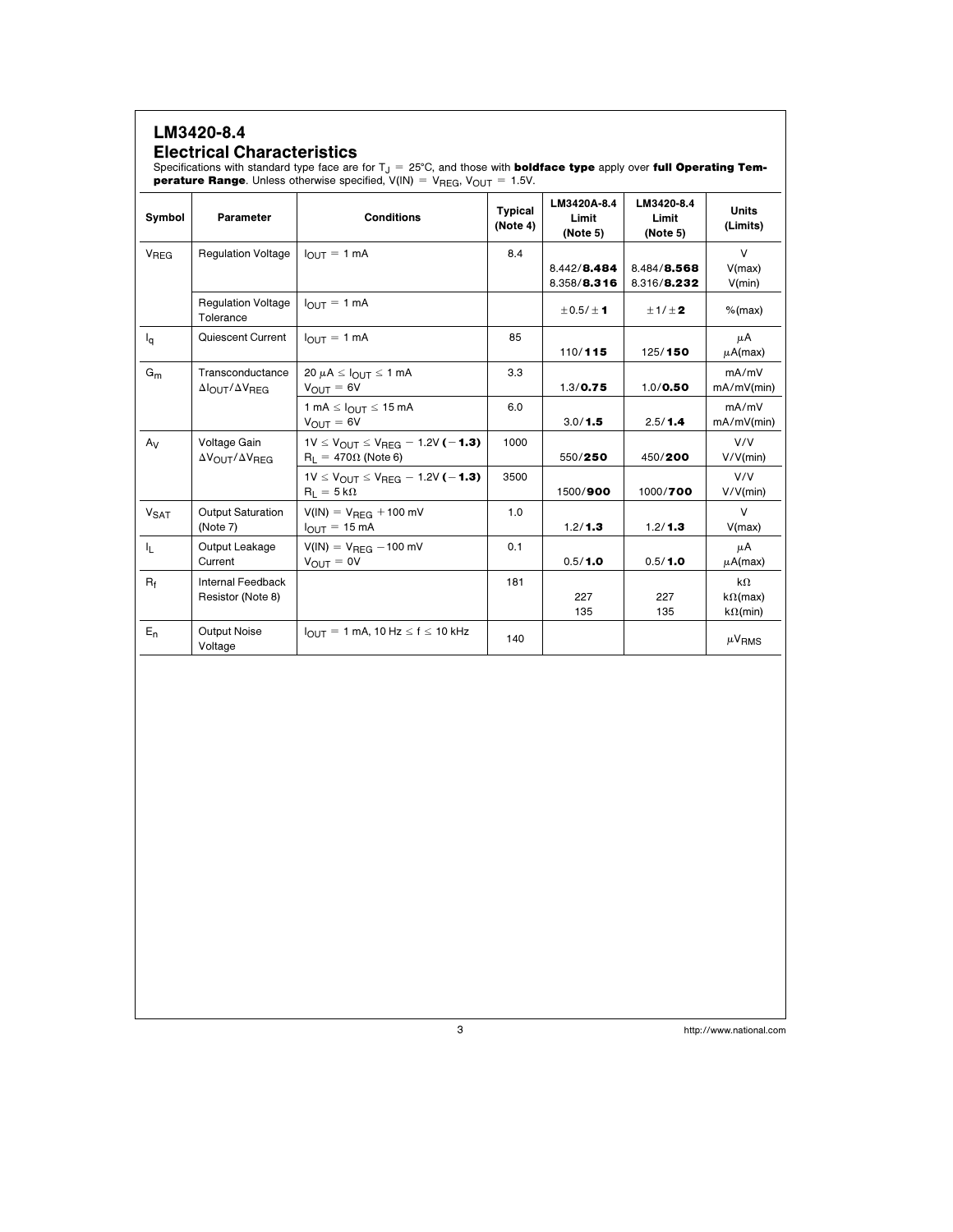## LM3420-12.6

### Electrical Characteristics

Specifications with standard type face are for  $T_J = 25^{\circ}$ C, and those with **boldface type** apply over full Operating Tem**perature Range**. Unless otherwise specified,  $V(IN) = V_{REG}$ ,  $V_{OUT} = 1.5V$ .

| Symbol           | Parameter                                               | <b>Conditions</b>                                                                                   | <b>Typical</b><br>(Note 4) | LM3420A-12.6<br>Limit<br>(Note 5) | LM3420-12.6<br>Limit<br>(Note 5) | <b>Units</b><br>(Limits)                        |
|------------------|---------------------------------------------------------|-----------------------------------------------------------------------------------------------------|----------------------------|-----------------------------------|----------------------------------|-------------------------------------------------|
| V <sub>REG</sub> | Regulation Voltage $ I_{OUTT}  = 1 mA$                  |                                                                                                     | 12.6                       | 12.663/12.726<br>12.537/12.474    | 12.726/12.852<br>12.474/12.348   | $\vee$<br>V(max)<br>V(min)                      |
|                  | Regulation Voltage<br>Tolerance                         | $I_{\text{OUT}} = 1 \text{ mA}$                                                                     |                            | ± 0.5/± 1                         | ±1/±2                            | $%$ (max)                                       |
| $I_{\mathbf{q}}$ | Quiescent Current                                       | $I_{\text{OUT}} = 1$ mA                                                                             | 85                         | 110/115                           | 125/150                          | μA<br>$\mu$ A(max)                              |
| $G_m$            | Transconductance<br>$\Delta$ OUT/ $\Delta$ VRFG         | 20 $\mu$ A $\leq$ $I_{\text{OUT}} \leq$ 1 mA<br>$V_{\text{OUT}} = 10V$                              | 3.3                        | 1.3 / 0.75                        | 1.0 / 0.5                        | mA/mV<br>mA/mV(min)                             |
|                  |                                                         | 1 mA $\leq$ $I_{OUT} \leq$ 15 mA<br>$V_{\text{OUT}} = 10V$                                          | 6.0                        | 3.0/1.5                           | 2.5/1.4                          | mA/mV<br>$mA/mV$ (min)                          |
| $A_V$            | Voltage Gain<br>$\Delta V_{\rm OUT}/\Delta V_{\rm REG}$ | $1V \le V_{OUT} \le V_{BFG} - 1.2V$ (-1.3)<br>$R_1 = 750 \Omega$ (Note 6)                           | 1000                       | 550/250                           | 450/200                          | V/V<br>V/V(min)                                 |
|                  |                                                         | 1V $\leq$ V <sub>OUT</sub> $\leq$ V <sub>RFG</sub> $-$ 1.2V ( $-$ <b>1.3)</b><br>$R_1 = 10 k\Omega$ | 3500                       | 1500/900                          | 1000/700                         | V/V<br>V/V(min)                                 |
| $V_{\text{SAT}}$ | <b>Output Saturation</b><br>(Note 7)                    | $V(1N) = V_{BFG} + 100$ mV<br>$I_{\text{OUT}} = 15 \,\text{mA}$                                     | 1.0                        | 1.2/1.3                           | 1.2/1.3                          | $\vee$<br>V(max)                                |
| $I_{L}$          | Output Leakage<br>Current                               | $V(1N) = V_{BFG} - 100$ mV<br>$V_{O I J T} = 0 V$                                                   | 0.1                        | 0.5/1.0                           | 0.5/1.0                          | μA<br>$\mu$ A(max)                              |
| $R_f$            | <b>Internal Feedback</b><br>Resistor (Note 8)           |                                                                                                     | 287                        | 359<br>215                        | 359<br>215                       | $k\Omega$<br>$k\Omega$ (max)<br>$k\Omega$ (min) |
| $E_n$            | <b>Output Noise</b><br>Voltage                          | $I_{\text{OUT}} = 1 \text{ mA}$ , 10 Hz $\leq f \leq 10 \text{ kHz}$                                | 210                        |                                   |                                  | $\mu$ V <sub>RMS</sub>                          |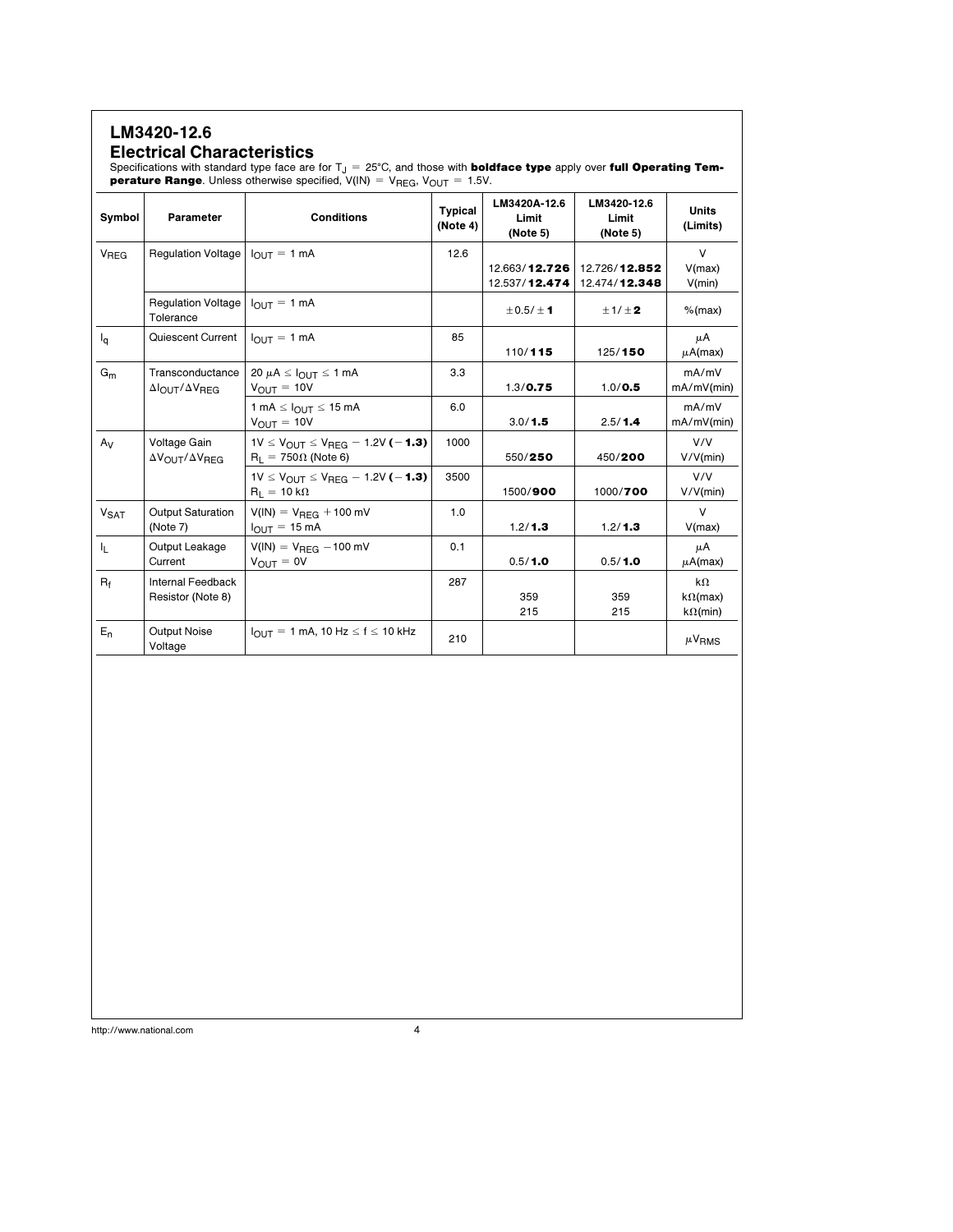## LM3420-16.8 Electrical Characteristics

Specifications with standard type face are for  $T_J = 25^{\circ}\text{C}$ , and those with **boldface type** apply over full Operating Tem**perature Range**. Unless otherwise specified,  $V(IN) = V_{REG}$ ,  $V_{OUT} = 1.5V$ .

| Symbol                 | Parameter                                            | <b>Conditions</b>                                                             | <b>Typical</b><br>(Note 4) | LM3420A-16.8<br>Limit<br>(Note 5) | LM3420-16.8<br>Limit<br>(Note 5) | <b>Units</b><br>(Limits)                        |
|------------------------|------------------------------------------------------|-------------------------------------------------------------------------------|----------------------------|-----------------------------------|----------------------------------|-------------------------------------------------|
| V <sub>REG</sub>       | Regulation Voltage $ I_{\text{OUT}} =1$ mA           |                                                                               | 16.8                       | 16.884/16.968                     | 16.968/17.136                    | $\vee$<br>V(max)                                |
|                        |                                                      |                                                                               |                            | 16.716/16.632                     | 16.632/16.464                    | V(min)                                          |
|                        | Regulation Voltage<br>Tolerance                      | $I_{OUIT} = 1$ mA                                                             |                            | $\pm$ 0.5/ $\pm$ 1                | $\pm$ 1/ $\pm$ 2                 | $%$ (max)                                       |
| $I_{\mathbf{q}}$       | Quiescent Current                                    | $I_{\Omega IIT}$ = 1 mA                                                       | 85                         | 110/115                           | 125/150                          | μA<br>$\mu$ A(max)                              |
| $G_m$                  | Transconductance<br>$\Delta$ OUT $\Delta$ VREG       | 20 $\mu$ A $\leq$ $I_{\text{OUT}} \leq 1$ mA<br>$V_{\text{OUT}} = 15V$        | 3.3                        | 0.8 / 0.4                         | 0.7/0.35                         | mA/mV<br>$mA/mV$ (min)                          |
|                        |                                                      | 1 mA $\leq$ $I_{OUT} \leq 15$ mA<br>$V_{\text{OUT}} = 15V$                    | 6.0                        | 2.9 / 0.9                         | 2.5/0.75                         | mA/mV<br>mA/mV(min)                             |
| $A_V$                  | Voltage Gain<br>ΔV <sub>OUT</sub> /ΔV <sub>REG</sub> | $1V \le V_{OUT} \le V_{REG} - 1.2V$ (-1.3)<br>$R_L = 1 k\Omega$ (Note 6)      | 1000                       | 550/250                           | 450/200                          | V/V<br>V/V(min)                                 |
|                        |                                                      | $1V \le V_{OUT} \le V_{REG} - 1.2V$ (-1.3)<br>$R_L = 15 k\Omega$              | 3500                       | 1200/750                          | 1000/650                         | V/V<br>V/V(min)                                 |
| <b>V<sub>SAT</sub></b> | <b>Output Saturation</b><br>(Note 7)                 | $V(1N) = V_{\text{REG}} + 100 \text{ mV}$<br>$I_{\text{OUT}} = 15 \text{ mA}$ | 1.0                        | 1.2/1.3                           | 1.2 / 1.3                        | $\vee$<br>V(max)                                |
| IL.                    | Output Leakage<br>Current                            | $V(1N) = V_{BFG} - 100$ mV<br>$V_{\text{OUT}} = 0V$                           | 0.1                        | 0.5/1.0                           | 0.5/1.0                          | μA<br>$\mu$ A(max)                              |
| $R_f$                  | <b>Internal Feedback</b><br>Resistor (Note 8)        |                                                                               | 392                        | 490<br>294                        | 490<br>294                       | $k\Omega$<br>$k\Omega$ (max)<br>$k\Omega$ (min) |
| $E_n$                  | <b>Output Noise</b><br>Voltage                       | $I_{\text{OUT}} = 1$ mA, 10 Hz $\leq f \leq 10$ kHz                           | 280                        |                                   |                                  | $\mu$ V <sub>RMS</sub>                          |
|                        |                                                      |                                                                               |                            |                                   |                                  |                                                 |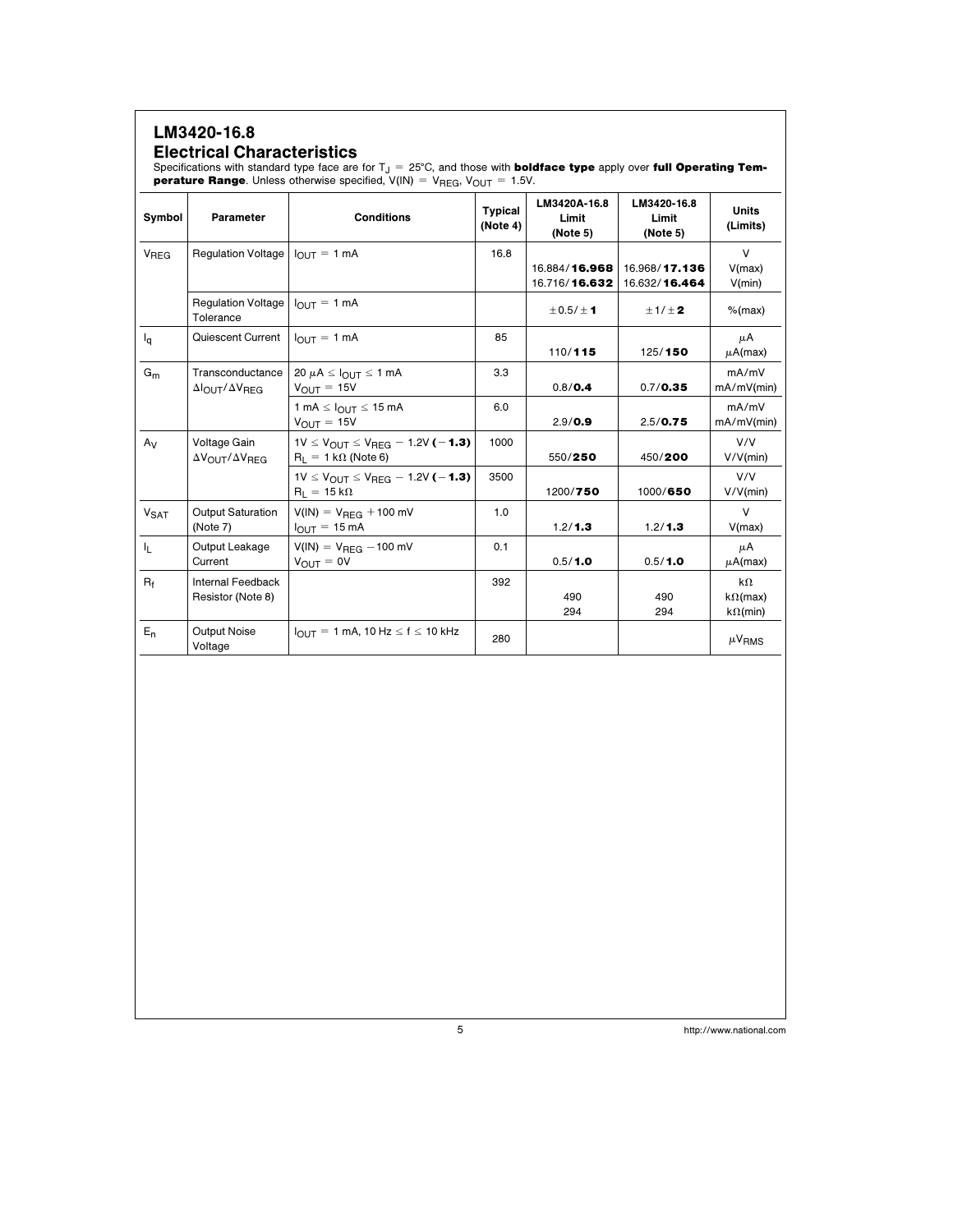## LM3420-8.2

#### Electrical Characteristics

Specifications with standard type face are for  $T_J = 25^{\circ}$ C, and those with **boldface type** apply over **full Operating Temperature Range**. Unless otherwise specified,  $V(IN) = V_{REG}$ ,  $V_{OUT} = 1.5V$ .

| Symbol                 | Parameter                                                     | <b>Conditions</b>                                                                                             | <b>Typical</b><br>(Note 4) | LM3420A-8.2<br>Limit<br>(Note 5) | LM3420-8.2<br>Limit<br>(Note 5) | <b>Units</b><br>(Limits)                        |
|------------------------|---------------------------------------------------------------|---------------------------------------------------------------------------------------------------------------|----------------------------|----------------------------------|---------------------------------|-------------------------------------------------|
| V <sub>REG</sub>       | <b>Regulation Voltage</b>                                     | $I_{\text{OUT}} = 1$ mA                                                                                       | 8.2                        | 8.241/8.282<br>8.159/8.118       | 8.282/8.364<br>8.118/8.036      | $\vee$<br>V(max)<br>V(min)                      |
|                        | <b>Regulation Voltage</b><br>Tolerance                        | $I_{\text{OUT}} = 1 \text{ mA}$                                                                               |                            | $\pm$ 0.5/ $\pm$ 1               | $\pm$ 1/ $\pm$ 2                | $%$ (max)                                       |
| $I_{\alpha}$           | Quiescent Current                                             | $I_{OUT} = 1$ mA                                                                                              | 85                         | 110/115                          | 125/150                         | μA<br>$\mu$ A(max)                              |
| $G_m$                  | Transconductance<br>$\Delta$ OUT $\Delta$ VREG                | 20 $\mu$ A $\leq$ $I_{\text{OUT}} \leq$ 1 mA<br>$V_{\text{OUT}} = 6V$                                         | 3.3                        | 1.3 / 0.75                       | 1.0 / 0.50                      | mA/mV<br>mA/mV(min)                             |
|                        |                                                               | 1 mA $\leq$ $I_{OUT} \leq 15$ mA<br>$V_{\text{OUT}} = 6V$                                                     | 6.0                        | 3.0/1.5                          | 2.5/1.4                         | mA/mV<br>$mA/mV$ (min)                          |
| $A_V$                  | Voltage Gain<br>$\Delta V_{\text{OUT}}/\Delta V_{\text{RFG}}$ | 1V $\leq$ V <sub>OUT</sub> $\leq$ V <sub>RFG</sub> $-$ 1.2V ( $-$ <b>1.3</b> )<br>$R_L = 470 \Omega$ (Note 6) | 1000                       | 550/250                          | 450/200                         | V/V<br>V/V(min)                                 |
|                        |                                                               | 1V $\leq$ V <sub>OUT</sub> $\leq$ V <sub>RFG</sub> $-$ 1.2V ( $-$ <b>1.3)</b><br>$R_1 = 5 k\Omega$            | 3500                       | 1500/900                         | 1000/700                        | V/V<br>V/V(min)                                 |
| <b>V<sub>SAT</sub></b> | <b>Output Saturation</b><br>(Note 7)                          | $V(1N) = V_{BFG} + 100$ mV<br>$I_{\text{OUT}} = 15 \text{ mA}$                                                | 1.0                        | 1.2/1.3                          | 1.2/1.3                         | $\vee$<br>V(max)                                |
| IL.                    | Output Leakage<br>Current                                     | $V(1N) = V_{\text{REG}} - 100 \text{ mV}$<br>$V_{OUIT} = 0V$                                                  | 0.1                        | 0.5/1.0                          | 0.5/1.0                         | μA<br>$\mu$ A(max)                              |
| $R_f$                  | Internal Feedback<br>Resistor (Note 8)                        |                                                                                                               | 176                        | 220<br>132                       | 220<br>132                      | $k\Omega$<br>$k\Omega$ (max)<br>$k\Omega$ (min) |
| $E_n$                  | <b>Output Noise</b><br>Voltage                                | $I_{\text{OUT}} = 1$ mA, 10 Hz $\leq f \leq 10$ kHz                                                           | 140                        |                                  |                                 | $\mu$ V <sub>RMS</sub>                          |

Note 1: Absolute Maximum Ratings indicate limits beyond which damage to the device may occur. Operating Ratings indicate conditions for which the device is intended to be functional, but do not guarantee specific performance limits. For guaranteed specifications and test conditions, see the Electrical Characteristics. The guaranteed specifications apply only for the test conditions listed. Some performance characteristics may degrade when the device is not operated under the listed test conditions.

**Note 2:** The maximum power dissipation must be derated at elevated temperatures and is dictated by T<sub>Jmax</sub> (maximum junction temperature), θ<sub>JA</sub> (junction to<br>ambient thermal resistance), and T<sub>A</sub> (ambient temperature). T 306°C/W for the M5 package.

Note 3: The human body model is a 100 pF capacitor discharged through a 1.5 k $\Omega$  resistor into each pin.

Note 4: Typical numbers are at 25°C and represent the most likely parametric norm.

Note 5: Limits are 100% production tested at 25°C. Limits over the operating temperature range are guaranteed through correlation using Statistical Quality Control (SQC) methods. The limits are used to calculate National's Averaging Outgoing Quality Level (AOQL).

Note 6: Actual test is done using equivalent current sink instead of a resistor load.

Note 7:  $V_{\text{SAT}} = V(N) - V_{\text{OUT}}$ , when the voltage at the IN pin is forced 100 mV above the nominal regulating voltage (V<sub>REG</sub>).

Note 8: See Applications and Curves sections for information on this resistor.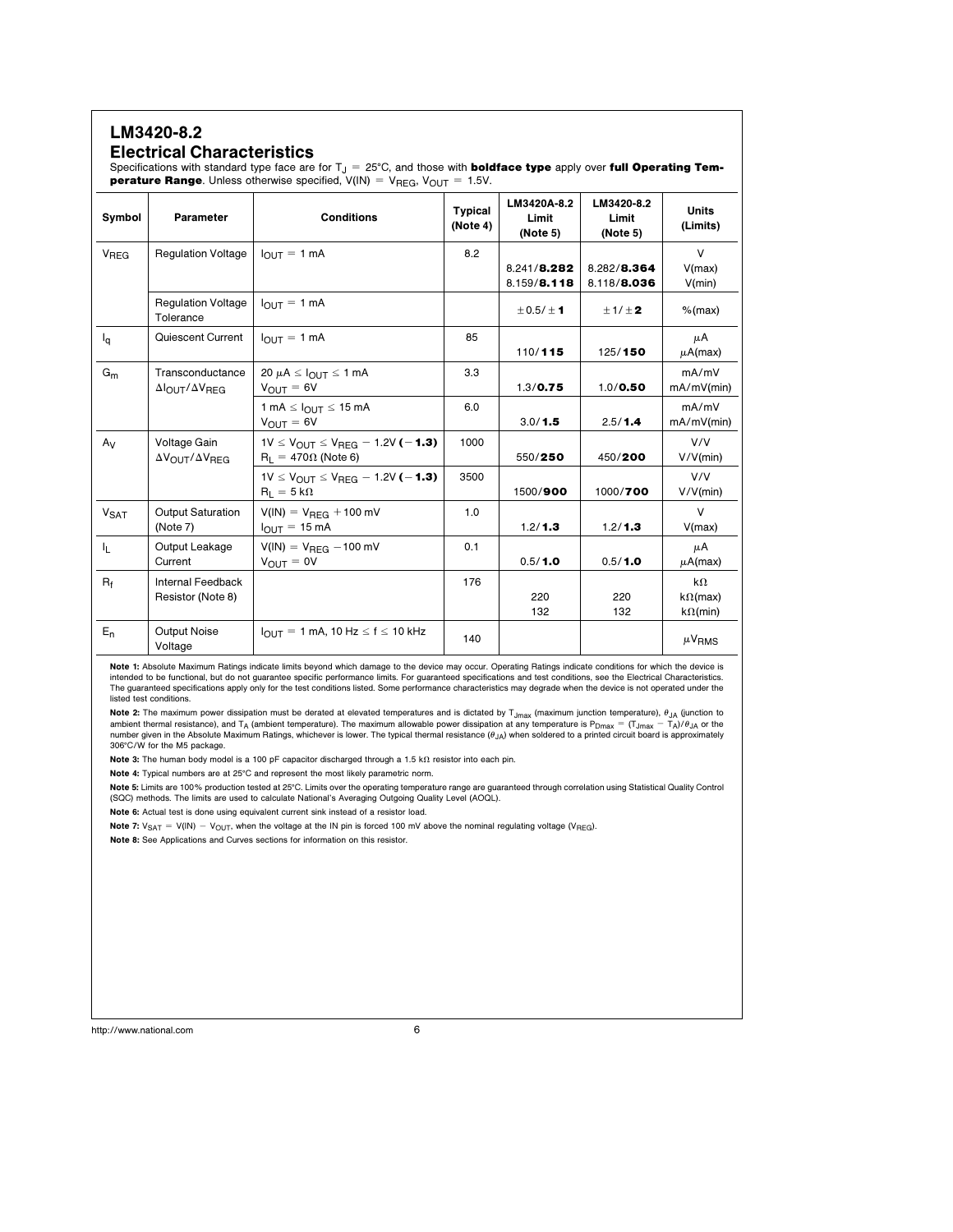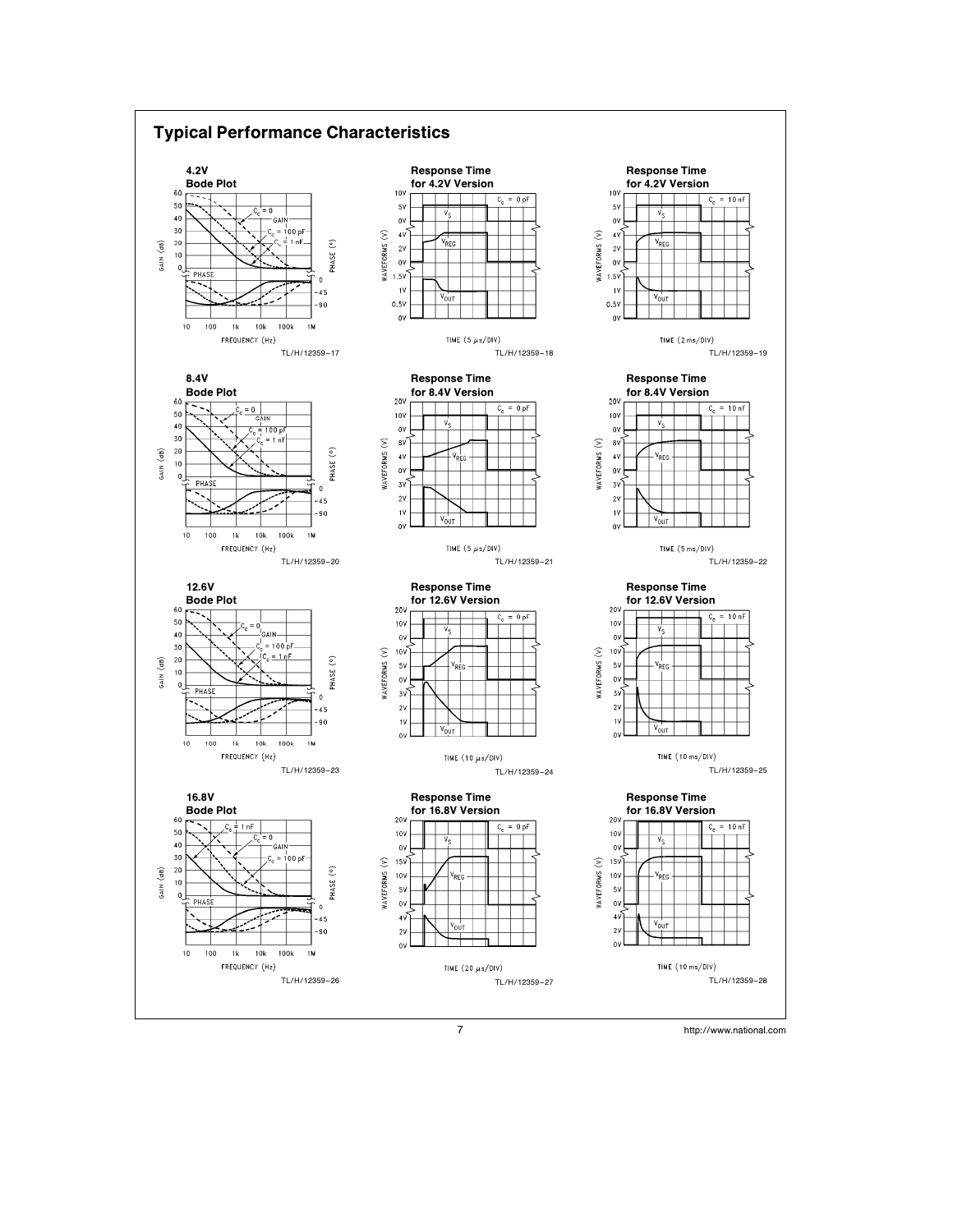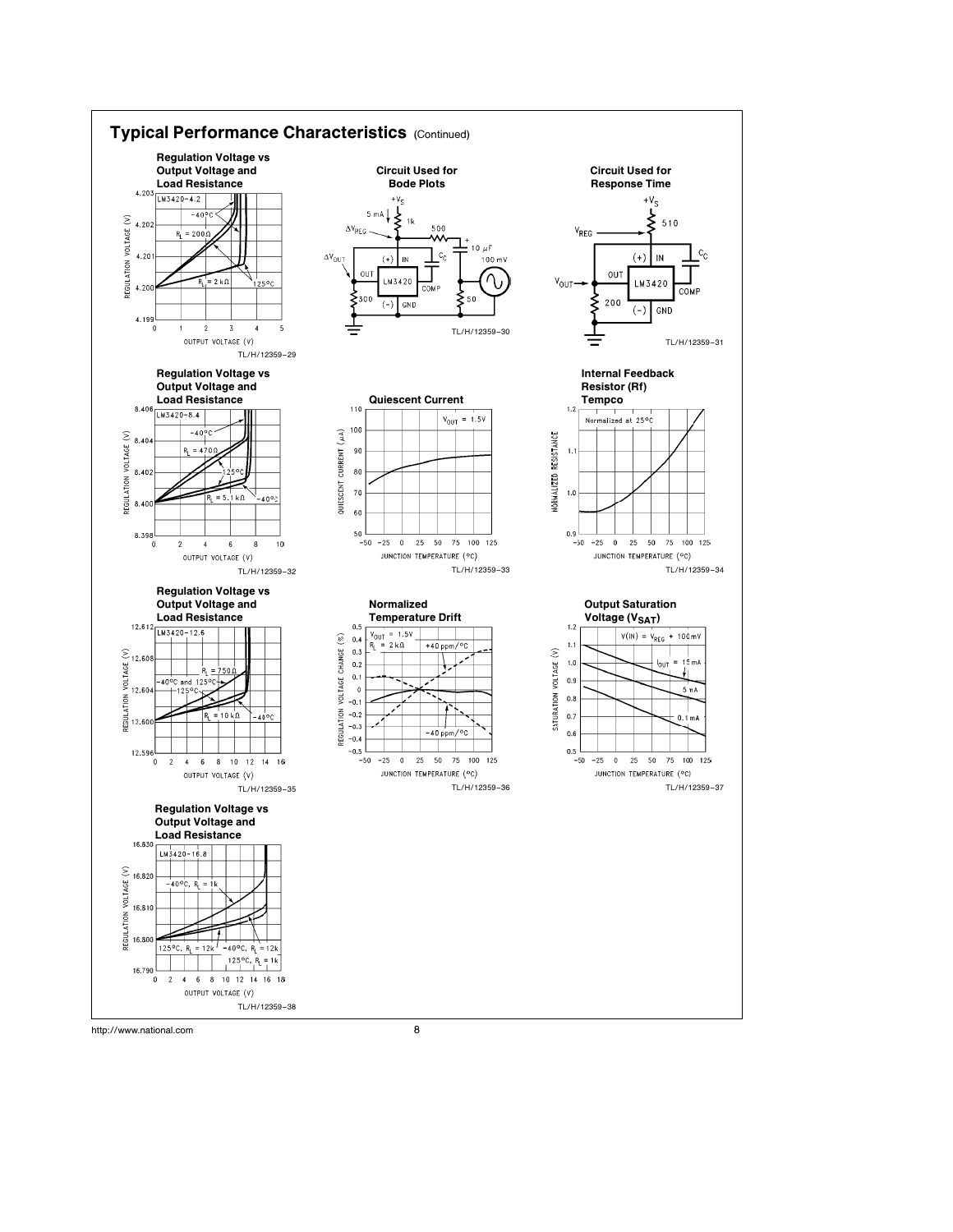## Five Lead Surface Mount Package Information

The small SOT23-5 package allows only 4 alphanumeric characters to identify the product. The table below contains the field information marked on the package.

| Voltage | Grade        | Order<br><b>Information</b> | Package<br><b>Marking</b> | Supplied as                          |
|---------|--------------|-----------------------------|---------------------------|--------------------------------------|
| 4.2V    | A (Prime)    | LM3420AM5-4.2               | D <sub>02</sub> A         | 250 unit increments on tape and reel |
| 4.2V    | A (Prime)    | LM3420AM5X-4.2              | <b>D02A</b>               | 3k unit increments on tape and reel  |
| 4.2V    | B (Standard) | LM3420M5-4.2                | D <sub>02</sub> B         | 250 unit increments on tape and reel |
| 4.2V    | B (Standard) | LM3420M5X-4.2               | D <sub>02</sub> B         | 3k unit increments on tape and reel  |
| 8.2V    | A (Prime)    | LM3420AM5-8.2               | D <sub>07</sub> A         | 250 unit increments on tape and reel |
| 8.2V    | A (Prime)    | LM3420AM5X-8.2              | D07A                      | 3k unit increments on tape and reel  |
| 8.2V    | B (Standard) | LM3420M5-8.2                | D <sub>07</sub> B         | 250 unit increments on tape and reel |
| 8.2V    | B (Standard) | LM3420M5X-8.2               | D <sub>07</sub> B         | 3k unit increments on tape and reel  |
| 8.4V    | A (Prime)    | LM3420AM5-8.4               | D03A                      | 250 unit increments on tape and reel |
| 8.4V    | A (Prime)    | LM3420AM5X-8.4              | D03A                      | 3k unit increments on tape and reel  |
| 8.4V    | B (Standard) | LM3420M5-8.4                | D03B                      | 250 unit increments on tape and reel |
| 8.4V    | B (Standard) | LM3420M5X-8.4               | D03B                      | 3k unit increments on tape and reel  |
| 12.6V   | A (Prime)    | LM3420AM5-12.6              | D04A                      | 250 unit increments on tape and reel |
| 12.6V   | A (Prime)    | LM3420AM5X-12.6             | D04A                      | 3k unit increments on tape and reel  |
| 12.6V   | B (Standard) | LM3420M5-12.6               | D04B                      | 250 unit increments on tape and reel |
| 12.6V   | B (Standard) | LM3420M5X-12.6              | D04B                      | 3k unit increments on tape and reel  |
| 16.8V   | A (Prime)    | LM3420AM5-16.8              | <b>D05A</b>               | 250 unit increments on tape and reel |
| 16.8V   | A (Prime)    | LM3420AM5X-16.8             | <b>D05A</b>               | 3k unit increments on tape and reel  |
| 16.8V   | B (Standard) | LM3420M5-16.8               | D05B                      | 250 unit increments on tape and reel |
| 16.8V   | B (Standard) | LM3420M5X-16.8              | D <sub>05</sub> B         | 3k unit increments on tape and reel  |

#### FIGURE 1. SOT23-5 Marking

The first letter ''D'' identifies the part as a Driver, the next two numbers indicate the voltage, ''02'' for a 4.2V part, ''07'' for an 8.2V part, ''03'' for an 8.4V part, ''04'' for a 12.6V part, and ''05'' for a 16.8V part. The fourth letter indicates the grade, ''B'' for standard grade, ''A'' for the prime grade.

The SOT23-5 surface mount package is only available on tape in quantity increments of 250 on tape and reel (indicated by the letters ''M5'' in the part number), or in quantity increments of 3000 on tape and reel (indicated by the letters ''M5X'' in the part number).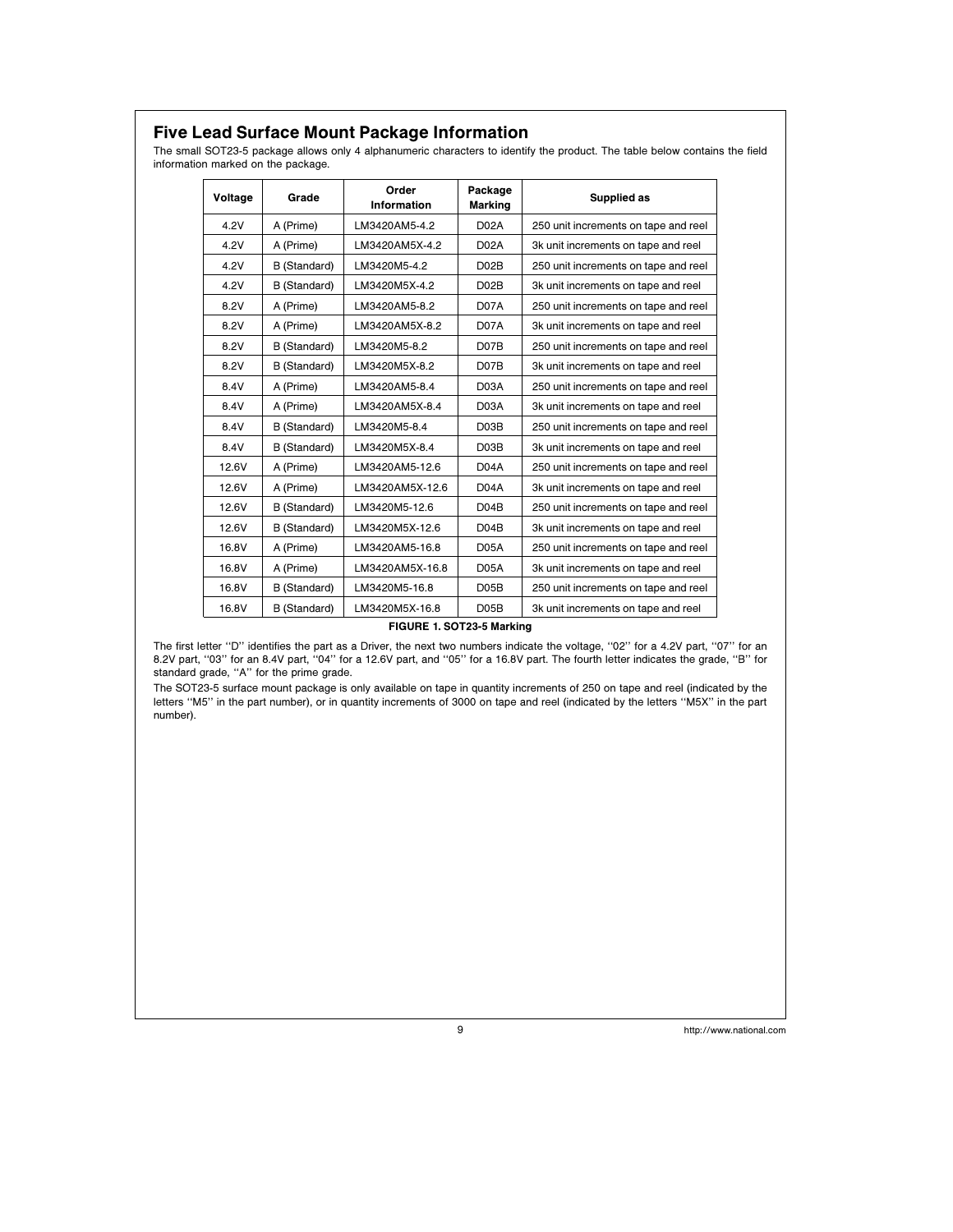## Product Description

The LM3420 is a shunt regulator specifically designed to be the reference and control section in an overall feedback loop of a Lithium-Ion battery charger. The regulated output voltage is sensed between the IN pin and GROUND pin of the LM3420. If the voltage at the IN pin is less than the LM3420 regulating voltage ( $V<sub>REG</sub>$ ), the OUT pin sources no current. As the voltage at the IN pin approaches the  $V_{\text{REG}}$ voltage, the OUT pin begins sourcing current. This current is then used to drive a feedback device, (opto-coupler) or a power device, (linear regulator, switching regulator, etc.) which servos the output voltage to be the same value as  $V<sub>BFG</sub>$ 

In some applications, (even under normal operating conditions) the voltage on the IN pin can be forced above the V<sub>REG</sub> voltage. In these instances, the maximum voltage applied to the IN pin should not exceed 20V. In addition, an external resistor may be required on the OUT pin to limit the maximum current to 20 mA.

#### Compensation

The inverting input of the error amplifier is brought out to allow overall closed-loop compensation. In many of the applications circuits shown here, compensation is provided by a single capacitor  $(C_C)$  connected from the compensation pin to the out pin of the LM3420. The capacitor values shown in the schematics are adequate under most conditions, but they can be increased or decreased depending on the desired loop response. Applying a load pulse to the output of a regulator circuit and observing the resultant output voltage response is an easy method of determining the stability of the control loop.

Analyzing more complex feedback loops requires additional information.

The formula for AC gain at a frequency (f) is as follows;

Gain (f) = 1 + 
$$
\frac{Z_f(f)}{R_f}
$$
  
where  $Z_f(f) = \frac{1}{e^2 \pi \cdot f \cdot C_C}$ 

where R<sub>f</sub>  $\approx$  75 k $\Omega$  for the 4.2V part, R<sub>f</sub>  $\approx$  181 k $\Omega$  for the 8.4V part, R<sub>f</sub>  $\approx 287$  k $\Omega$  for the 12.6V part, and R<sub>f</sub>  $\approx 392$  k $\Omega$ for the 16.8V part.

The resistor  $(R_f)$  in the formula is an internal resistor located on the die. Since this resistor value will affect the phase margin, the worst case maximum and minimum values are important when analyzing closed loop stability. The minimum and maximum room temperature values of this resistor are specified in the Electrical Characteristics section of this data sheet, and a curve showing the temperature coefficient is shown in the curves section. Minimum values of  $R_f$  result in lower phase margins.

#### Test Circuit

The test circuit shown in Figure 2 can be used to measure and verify various LM3420 parameters. Test conditions are set by forcing the appropriate voltage at the  $V_{\text{OUT}}$  Set test point and selecting the appropriate  $R_L$  or  $I_{\text{OUT}}$  as specified in the Electrical Characteristics section. Use a DVM at the ''measure'' test points to read the data.

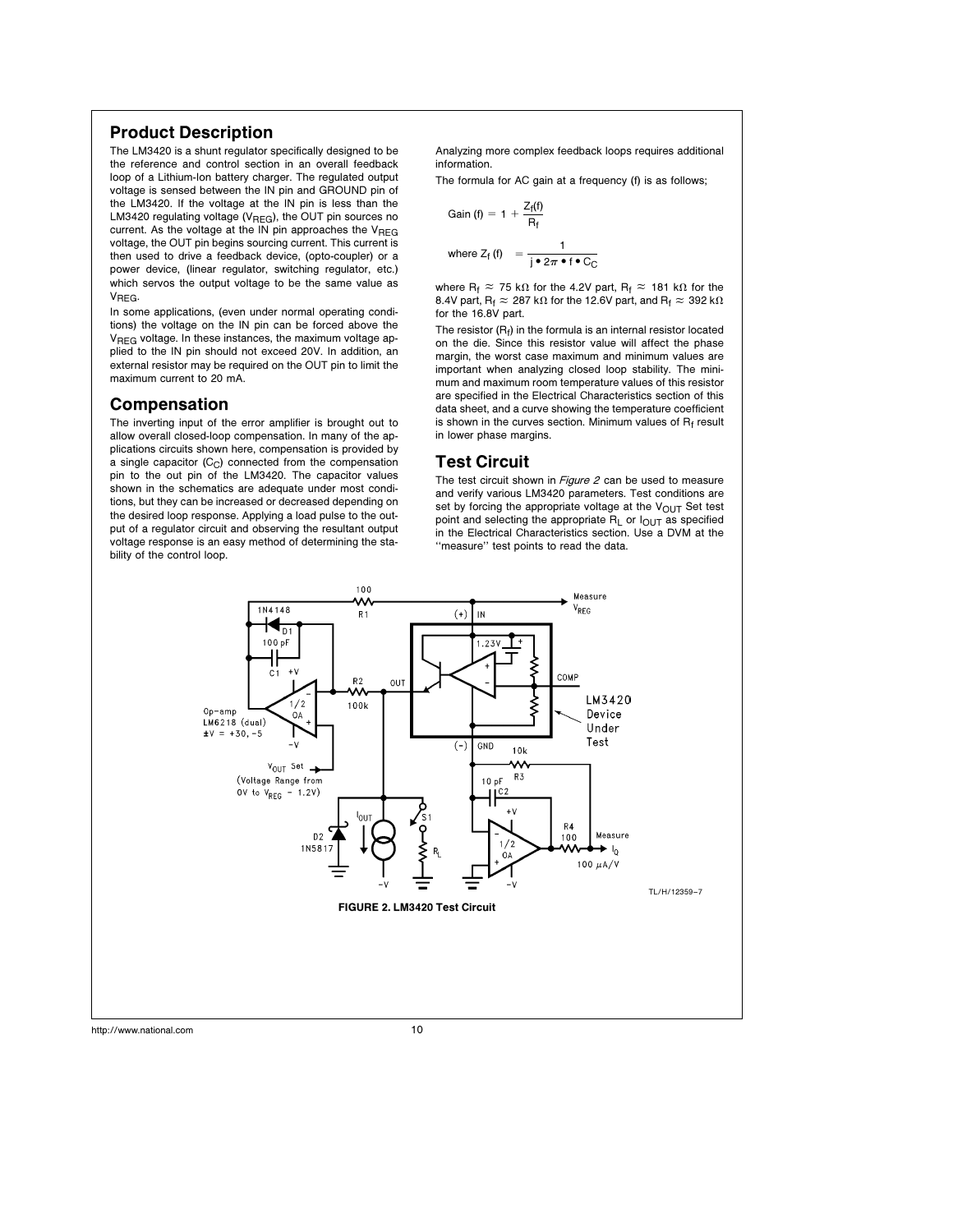## **VREG External Voltage Trim**

The regulation voltage ( $V_{\text{REG}}$ ) of the LM3420 can be externally trimmed by adding a single resistor from the COMP. pin to the  $+$  IN pin or from the COMP. pin to the GND pin, depending on the desired trim direction. Trim adjustments up to  $\pm$  10% of V<sub>REG</sub> can be realized, with only a small increase in the temperature coefficient. (See temperature coefficient curve shown below)





Formulas for selecting trim resistor values are shown below.

#### For LM3420-4.2

$$
R_{increase} = \frac{22 \times 10^5}{\% increase},
$$

$$
R_{decrease} = \frac{53 \times 10^5}{\text{\% decrease}} - 75 \times 10^3
$$

For LM3420-8.4

$$
R_{increase} = \frac{26 \times 10^5}{\% increase}
$$

$$
R_{\text{decrease}} = \frac{154 \times 10^5}{\% \text{ decrease}} - 181 \times 10^3
$$

#### For LM3420-12.6

```
R_{increase} = \frac{28 \times 10^5}{\alpha_{c} \text{ increase}}% increase
R_{\text{decrease}} = \frac{259 \times 10^5}{\pi}\frac{233 \times 10^{10}}{6} - 287 \times 10<sup>3</sup>
```
#### For LM3420-16.8

```
R_{increase} = \frac{29 \times 10^5}{100}% increase
R_{\text{decrease}} = \frac{364 \times 10^5}{\sigma_6}\frac{304 \times 10^{5}}{6000} - 392 \times 10<sup>3</sup>
```
## Application Information

The LM3420 regulator/driver provides the reference and feedback drive functions for a Lithium-Ion battery charger. It can be used in many different charger configurations using both linear and switching topologies to provide the precision needed for charging Lithium-Ion batteries safely and efficiently. Output voltage tolerances better than 0.5% are possible without using trim pots or precision resistors. The circuits shown are designed for 2 cell operation, but they can readily be changed for either 1, 3 or 4 cell charging applications.

One item to keep in mind when designing with the LM3420 is that there are parasitic diodes present. In some designs, under special electrical conditions, unwanted currents may flow. Parasitic diodes exist from OUT to IN, as well as from GROUND to IN. In both instances the diode arrow is pointed toward the IN pin.

#### Application Circuits

The circuit shown in Figure 5 performs constant-current, constant-voltage charging of two Li-Ion cells. At the beginning of the charge cycle, when the battery voltage is less than 8.4V, the LM3420 sources no current from the OUT pin, keeping Q2 off, thus allowing the LM317 Adjustable voltage regulator to operate as a constant-current source. (The LM317 is rated for currents up to 1.5A, and the LM350 and LM338 can be used for higher currents.) The LM317 forces a constant 1.25V across  $R_{LIM}$ , thus generating a constant current of

$$
I_{LIM} = \frac{1.25V}{R_{LIM}}
$$

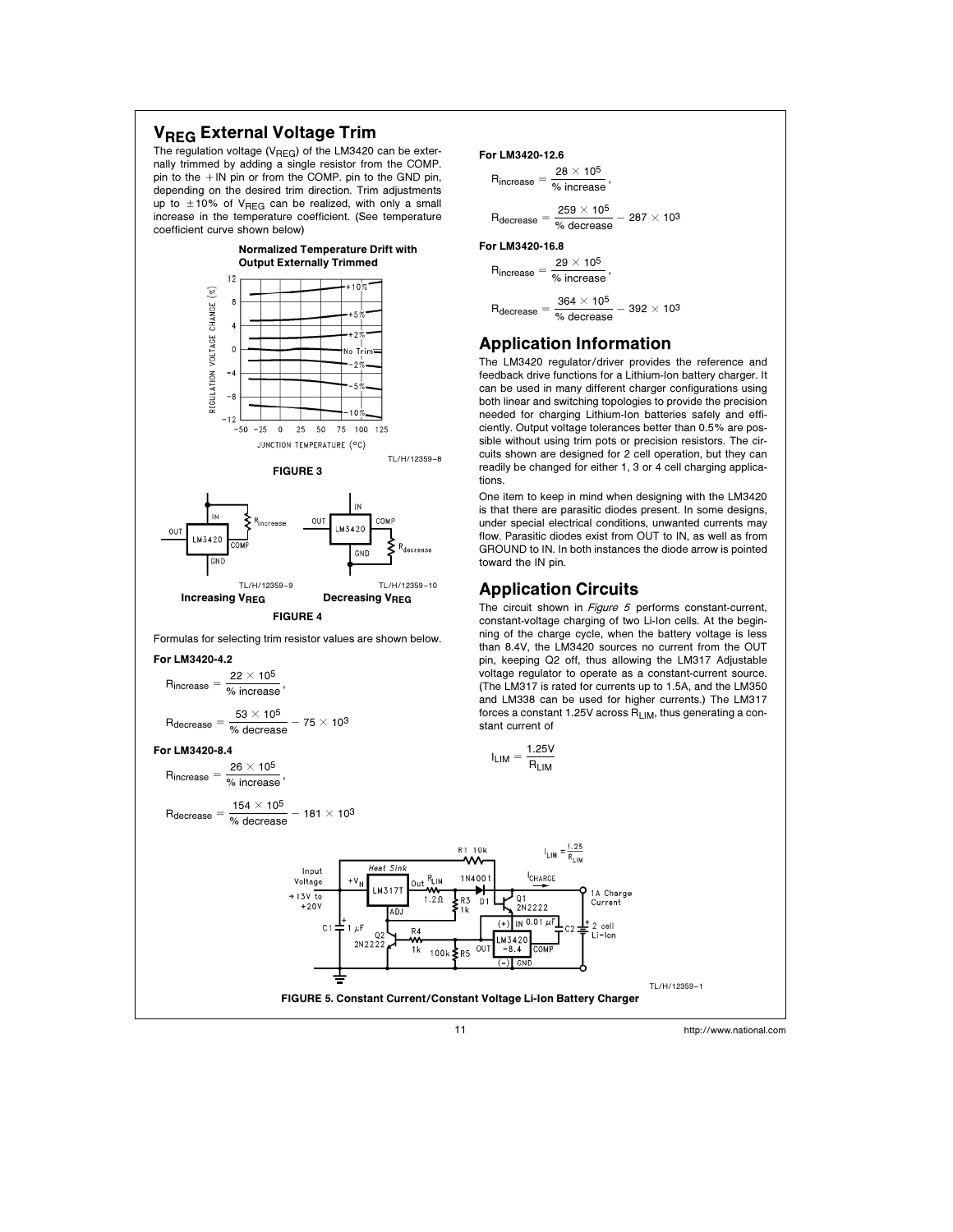

FIGURE 6. Low Drop-Out Constant Current/Constant Voltage 2-Cell Charger

Transistor Q1 provides a disconnect between the battery and the LM3420 when the input voltage is removed. This prevents the 85  $\mu$ A quiescent current of the LM3420 from eventually discharging the battery. In this application Q1 is used as a low offset saturated switch, with the majority of the base drive current flowing through the collector and crossing over to the emitter as the battery becomes fully charged. It provides a very low collector to emitter saturation voltage (approximately 5 mV). Diode D1 is also used to prevent the battery current from flowing through the LM317 regulator from the output to the input when the DC input voltage is removed.

As the battery charges, its voltage begins to rise, and is sensed at the IN pin of the LM3420. Once the battery voltage reaches 8.4V, the LM3420 begins to regulate and starts sourcing current to the base of Q2. Transistor Q2 begins controlling the ADJ. pin of the LM317 which begins to regulate the voltage across the battery and the constant voltage portion of the charging cycle starts. Once the charger is in the constant voltage mode, the charger maintains a regulated 8.4V across the battery and the charging current is dependent on the state of charge of the battery. As the cells approach a fully charged condition, the charge current falls to a very low value.

Figure 6 shows a Li-Ion battery charger that features a dropout voltage of less than one volt. This charger is a constantcurrent, constant-voltage charger (it operates in constantcurrent mode at the beginning of the charge cycle and switches over to a constant-voltage mode near the end of the charging cycle). The circuit consists of two basic feedback loops. The first loop controls the constant charge current delivered to the battery, and the second determines the final voltage across the battery.

With a discharged battery connected to the charger, (battery voltage is less than 8.4V) the circuit begins the charge cycle with a constant charge current. The value of this current is set by using the reference section of the LM10C to force 200 mV across R7 thus causing approximately 100  $\mu$ A of emitter current to flow through Q1, and approximately 1 mA of emitter current to flow through Q2. The collector current of Q1 is also approximately 100  $\mu$ A, and this current flows through R2 developing 50 mV across it. This 50 mV is used as a reference to develop the constant charge current through the current sense resistor R1.

The constant current feedback loop operates as follows. Initially, the emitter and collector current of Q2 are both approximately 1 mA, thus providing gate drive to the MOS-FET Q3, turning it on. The output of the LM301A op-amp is low. As Q3's current reaches 1A, the voltage across R1 approaches 50 mV, thus canceling the 50 mV drop across R2, and causing the op-amp's output to start going positive, and begin sourcing current into R8. As more current is forced into R8 from the op-amp, the collector current of Q2 is reduced by the same amount, which decreases the gate drive to Q3, to maintain a constant 50 mV across the  $0.05\Omega$ current sensing resistor, thus maintaining a constant 1A of charge current.

The current limit loop is stabilized by compensating the LM301A with C1 (the standard frequency compensation used with this op-amp) and C2, which is additional compensation needed when D3 is forward biased. This helps speed up the response time during the reverse bias of D3. When the LM301A output is low, diode D3 reverse biases and prevents the op-amp from pulling more current through the emitter of Q2. This is important when the battery voltage reaches 8.4V, and the 1A charge current is no longer needed. Resistor R5 isolates the LM301A feedback node at the emitter of Q2.

The battery voltage is sensed and buffered by the op-amp section of the LM10C, connected as a voltage follower driving the LM3420. When the battery voltage reaches 8.4V, the LM3420 will begin regulating by sourcing current into R8, which controls the collector current of Q2, which in turn reduces the gate voltage of Q3 and becomes a constant voltage regulator for charging the battery. Resistor R6 isolates the LM3420 from the common feedback node at the emitter of Q2. If R5 and R6 are omitted, oscillations could occur during the transition from the constant-current to the constant-voltage mode. D2 and the PNP transistor input stage of the LM10C will disconnect the battery from the charger circuit when the input supply voltage is removed to prevent the battery from discharging.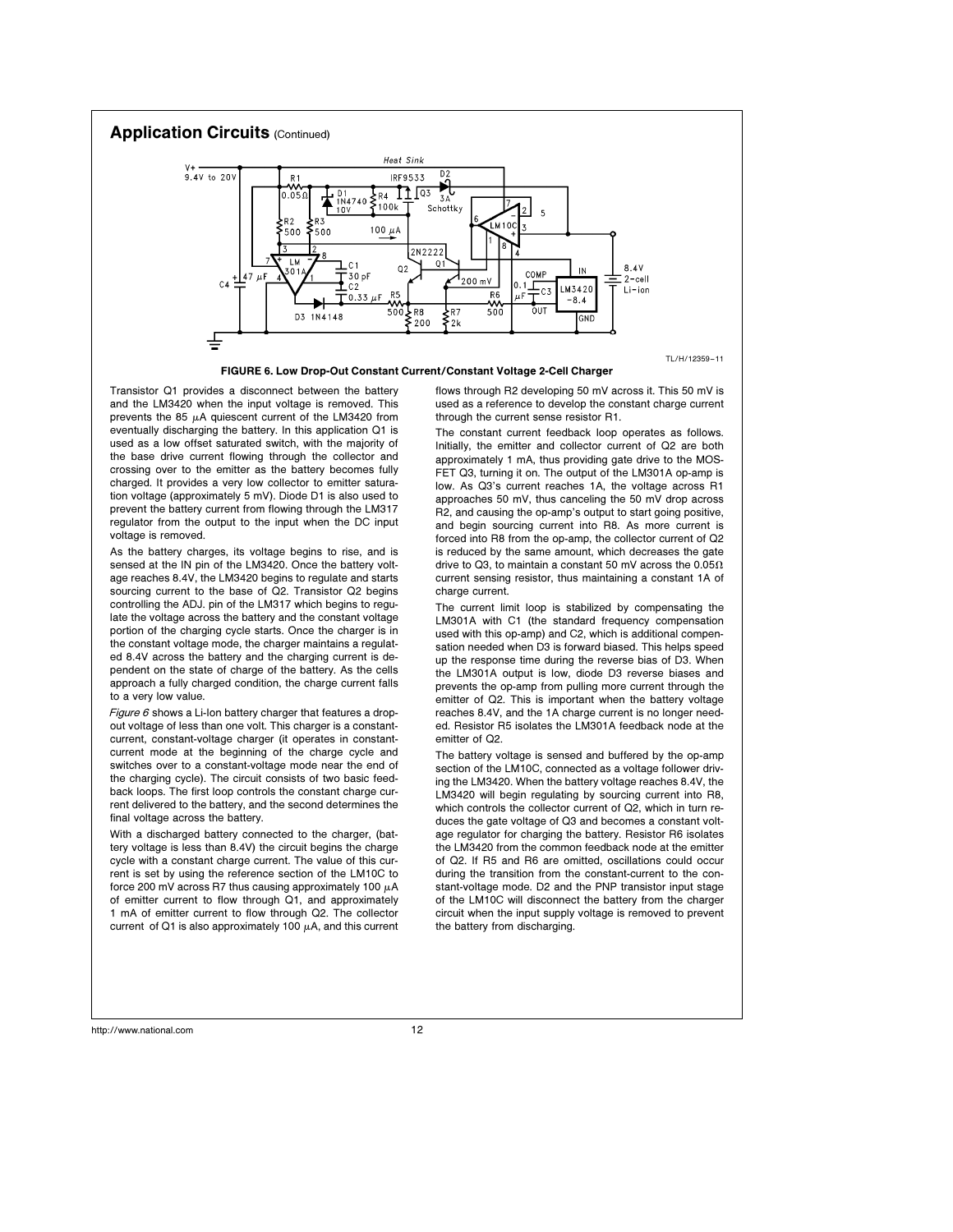

Constant Current/Constant Voltage 2-Cell Charger

A switching regulator, constant-current, constant-voltage two-cell Li-Ion battery charging circuit is shown in Figure 7. This circuit provides much better efficiency, especially over a wide input voltage range than the linear topologies. For a 1A charger an LM2575-ADJ. switching regulator IC is used in a standard buck topology. For other currents, or other packages, other members of the SIMPLE SWITCHER® buck regulator family may be used.

Circuit operation is as follows. With a discharged battery connected to the charger, the circuit operates as a constant current source. The constant-current portion of the charger is formed by the loop consisting of one half of the LM358 op amp along with gain setting resistors R3 and R4, current sensing resistor R5, and the feedback reference voltage of 1.23V. Initially the LM358's output is low causing the output of the LM2575-ADJ. to rise thus causing some charging current to flow into the battery. When the current reaches 1A, it is sensed by resistor R5 (50 m $\Omega$ ), and produces 50 mV. This 50 mV is amplified by the op-amps gain of 25 to produce 1.23V, which is applied to the feedback pin of the LM2575- ADJ. to satisfy the feedback loop.

Once the battery voltage reaches 8.4V, the LM3420 takes over and begins to control the feedback pin of the LM2575- ADJ. The LM3420 now regulates the voltage across the battery, and the charger becomes a constant-voltage charger. Loop compensation network R6 and C3 ensure stable operation of the charger circuit under both constant-current and constant-voltage conditions. If the input supply voltage is removed, diode D2 and the PNP input stage of the LM358 become reversed biased and disconnects the battery to ensure that the battery is not discharged. Diode D3 reverse biases to prevent the op-amp from sinking current when the charger changes to constant voltage mode.

The minimum supply voltage for this charger is approximately 11V, and the maximum is around 30V (limited by the 32V maximum operating voltage of the LM358). If another op-amp is substituted for the LM358, make sure that the input common-mode range of the op-amp extends down to ground so that it can accurately sense 50 mV. R1 is included to provide a minimum load for the switching regulator to assure that switch leakage current will not cause the output to rise when the battery is removed.



FIGURE 8. Low Dropout Constant Current/Constant Voltage Li-Ion Battery Charger

The circuit in *Figure 8* is very similar to *Figure 7*, except the switching regulator has been replaced with a low dropout linear regulator, allowing the input voltage to be as low as 10V. The constant current and constant voltage control loops are the same as the previous circuit. Diode D2 has been changed to a Schottky diode to provide a reduction in the overall dropout voltage of this circuit, but Schottky diodes typically have higher leakage currents than a standard silicon diode. This leakage current could discharge the battery if the input voltage is removed for an extended period of time.

Another variation of a constant current/constant voltage switch mode charger is shown in *Figure 9*. The basic feedback loops for current and voltage are similar to the previous circuits. This circuit has the current sensing resistor, for the constant current part of the feedback loop, on the positive side of the battery, thus allowing a common ground between the input supply and the battery. Also, the LMC7101 op-amp is available in a very small SOT23-5 package thus allowing a very compact pc board design. Diode D4 prevents the battery from discharging through the charger circuitry if the input voltage is removed, although the quiescent current of the LM3420 will still be present (approximately 85  $\mu$ A).

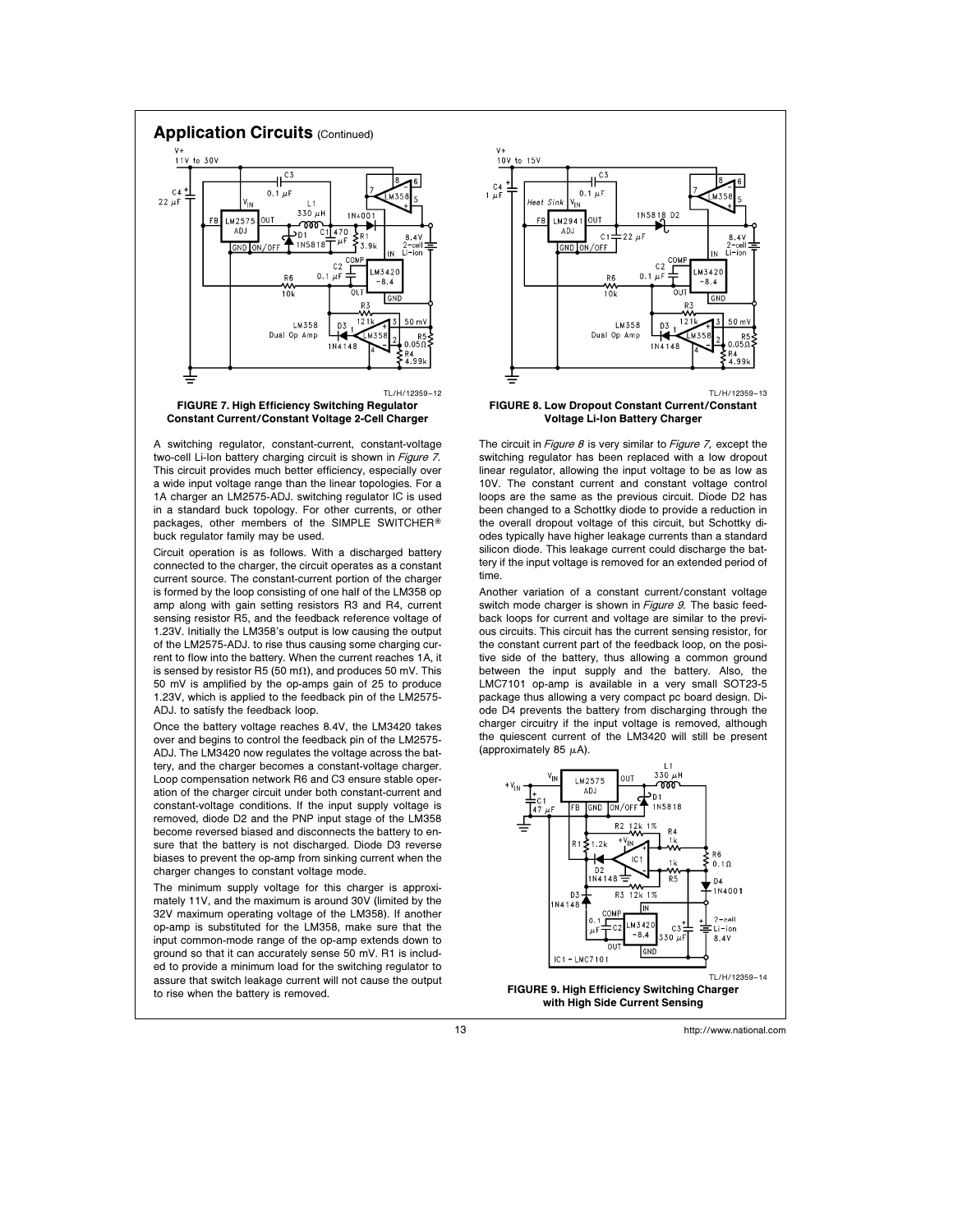

FIGURE 10. (Fast) Pulsed Constant Current 2-Cell Charger

A rapid charge Lithium-Ion battery charging circuit is shown in Figure 10. This configuration uses a switching regulator to deliver the charging current in a series of constant current pulses. At the beginning of the charge cycle (constant-current mode), this circuit performs identically to the previous LM2575 charger by charging the battery at a constant current of 1A. As the battery voltage reaches 8.4V, this charger changes from a constant continuous current of 1A to a 5 second pulsed 1A. This allows the total battery charge time to be reduced considerably. This is different from the other charging circuits that switch from a constant current charge to a constant voltage charge once the battery voltage reaches 8.4V. After charging the battery with 1A for 5 seconds, the charge stops, and the battery voltage begins to drop. When it drops below 8.4V, the LM555 timer again starts the timing cycle and charges the battery with 1A for another 5 seconds. This cycling continues with a constant 5 second charge time, and a variable off time. In this manner, the battery will be charged with 1A for 5 seconds, followed by an off period (determined by the battery's state of charge), setting up a periodic 1A charge current. The off time is determined by how long it takes the battery voltage to decrease back down to 8.4V. When the battery first reaches 8.4V, the off time will be very short (1 ms or less),

but when the battery approaches full charge, the off time will begin increasing to tens of seconds, then minutes, and eventually hours.

The constant-current loop for this charger and the method used for programming the 1A constant current is identical to the previous LM2575-ADJ. charger. In this circuit, a second LM3420-8.4 has its  $V_{\text{REG}}$  increased by approximately 400 mV (via R2), and is used to limit the output voltage of the charger to 8.8V in the event of a bad battery connection, or the battery is removed or possibly damaged.

The LM555 timer is connected as a one-shot, and is used to provide the 5 second charging pulses. As long as the battery voltage is less than the 8.4V, the output of IC3 will be held low, and the LM555 one-shot will never fire (the output of the LM555 will be held high) and the one-shot will have no effect on the charger. Once the battery voltage exceeds the 8.4V regulation voltage of IC3, the trigger pin of the LM555 is pulled high, enabling the one shot to begin timing. The charge current will now be pulsed into the battery at a 5 second rate, with the off time determined by the battery's state of charge. The LM555 output will go high for 5 seconds (pulling down the collector of Q1) which allows the 1A constant-current loop to control the circuit.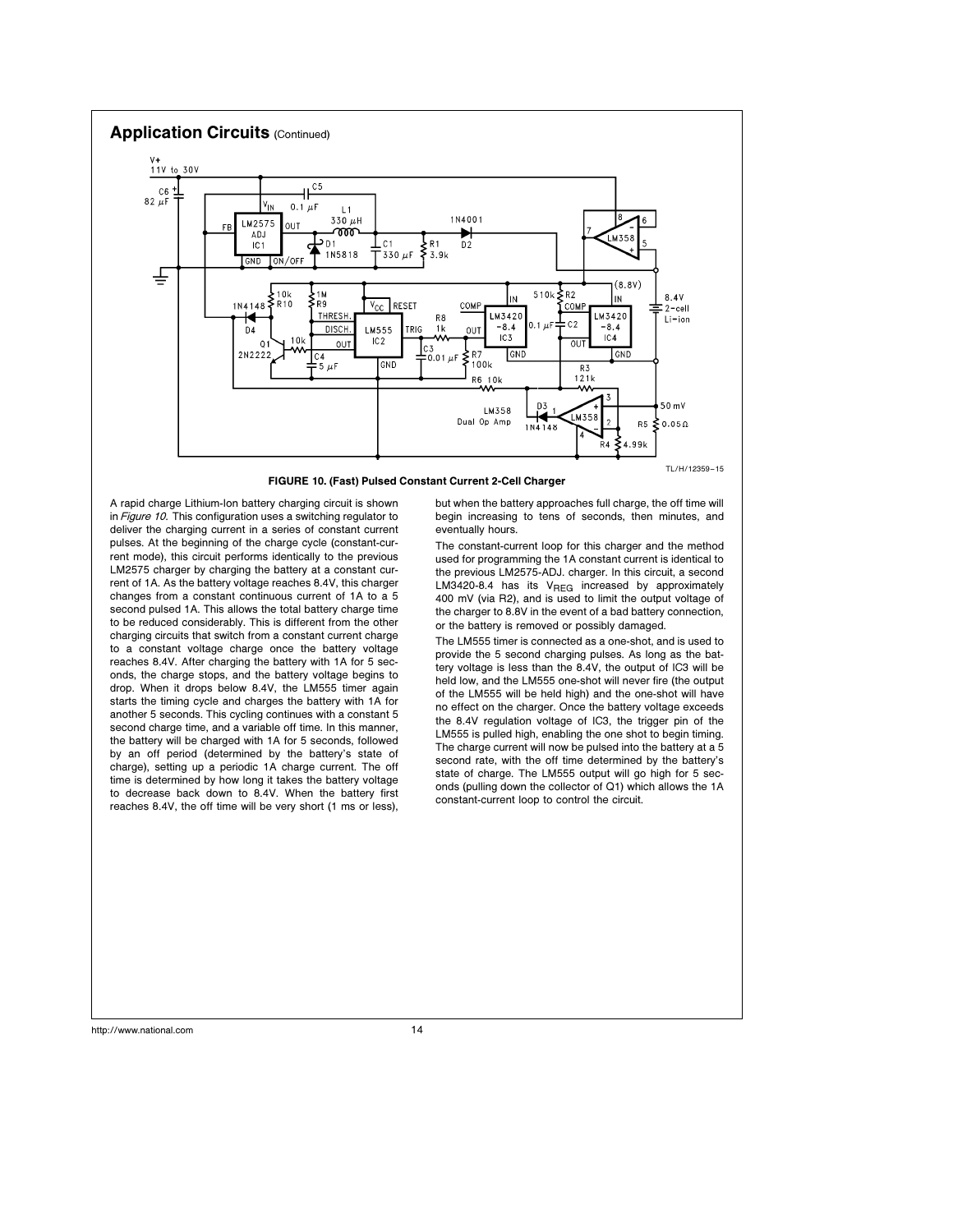

FIGURE 11. MOSFET Low Dropout Charger

Figure 11 shows a low dropout constant voltage charger using a MOSFET as the pass element, but this circuit does not include current limiting. This circuit uses Q3 and a Schottky diode to isolate the battery from the charging circuitry when the input voltage is removed, to prevent the battery from discharging. Q2 should be a high current (0.2 $\Omega$ ) FET, while Q3 can be a low current (2 $\Omega$ ) device.

Note: Although the application circuits shown here have been built and tested, they should be thoroughly evaluated with the same type of battery the charger will eventually be used with.

Different battery manufacturers may use a slightly different battery chemistry which may require different charging characteristics. Always consult the battery manufacturer for information on charging specifications and battery details, and always observe the manufacturers precautions when using their batteries. Avoid overcharging or shorting Lithium-Ion batteries.